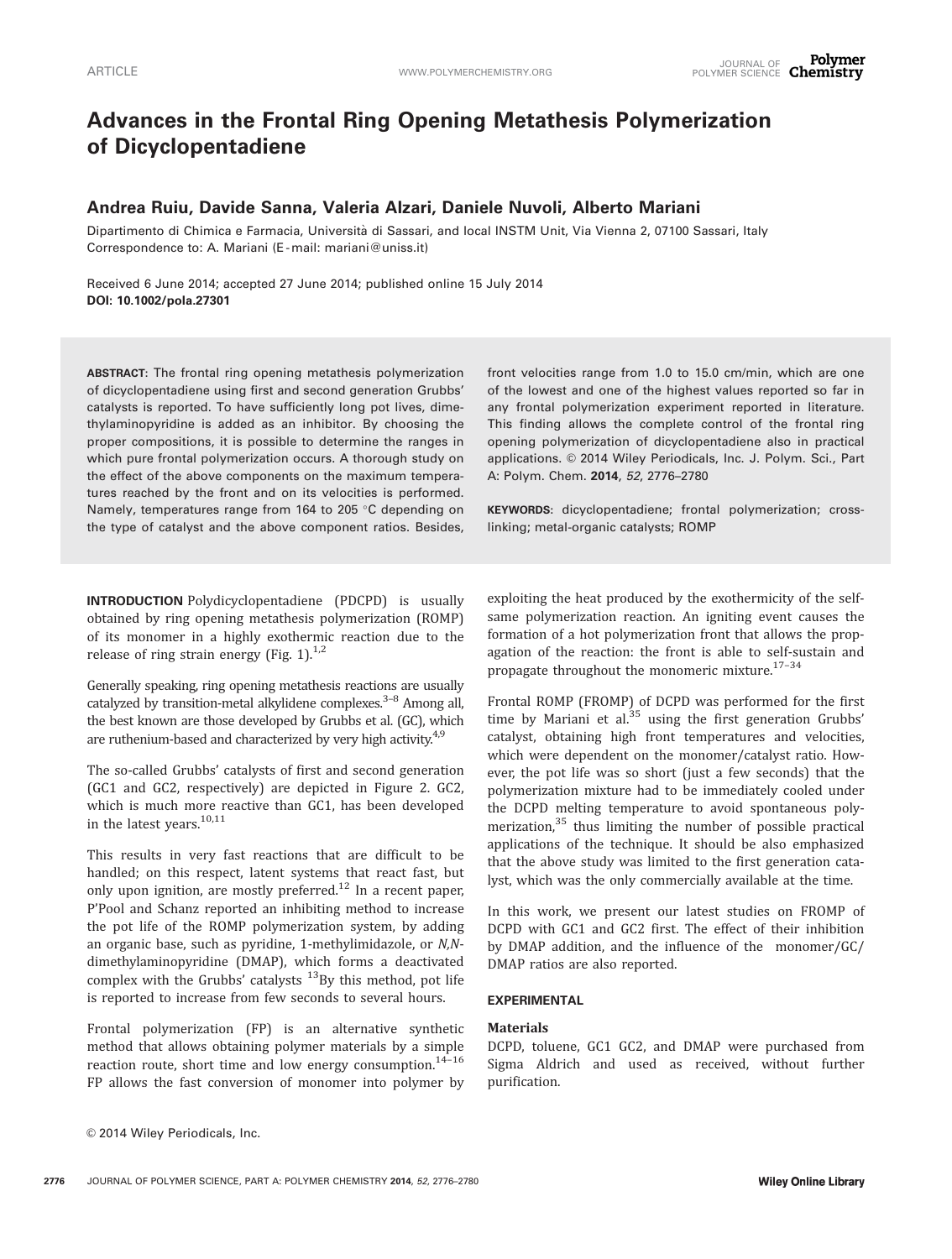

FIGURE 1 Scheme of ROMP polymerization.

#### FROMP

In a common test tube (diameter  $= 1.5$  cm, length  $= 16$  cm) a proper amount of GC1 or GC2, DMAP and 0.5 mL of toluene (Tables 1, 2) were introduced; after dissolution, 5 mL of DCPD were added. A K-type thermocouple was located at about 1 cm from the bottom of the tube and connected to a digital temperature recorder (Delta Ohm  $9416 \pm 1$  °C), in order to record the temperature of the front  $(\pm 5 \degree C)$ . FP was started by heating the external wall of the tube in correspondence of the upper surface of the monomeric mixture, until the formation of the front becomes evident. The position of the front (easily visible through the glass wall of test tubes) against time was also measured  $(\pm 0.2 \text{ mm})$ .

#### Differential Scanning Calorimetry

To determine monomer conversion, differential scanning calorimetry (DSC) analyses were performed (from  $-30$  to 450  $\rm{^{\circ}C}$ , with a scan rate of 20  $\rm{^{\circ}C/min)}$  using a DSC Q100 Waters TA Instruments calorimeter, with a TA Universal Analysis 2000 software.

# RESULTS AND DISCUSSION

ROMP of DCPD is a highly exothermic reaction that occurs by bulk polymerization in few seconds by simply mixing monomer and catalyst. This characteristic is an advantage and a drawback at the same time. Indeed, while short reaction times are generally preferred, low activation energies (i.e., short pot lives) can make the monomer mixture difficult, or even impossible, to handle.

Frontal polymerization works well when a polymerizing system is inert at room temperature or above but reacts fast at the temperature of the front. When the pot life is shorter than frontal polymerization time (including the preparation of the monomer mixture), a spontaneous polymerization occurs. This can be simultaneous to FP or, when the system



TABLE 1 Composition of the samples obtained in the presence of GC1

| Sample          | DCPD/GC1 (mol/mol) | DMAP/GC1 (mol/mol) |
|-----------------|--------------------|--------------------|
| FP <sub>1</sub> | 6,000              |                    |
| FP <sub>2</sub> | 4,000              |                    |
| FP3             | 2,000              |                    |
|                 |                    |                    |

is very reactive, can happen before FP ignition. For such a reason, the control of the pot life duration is a fundamental aspect in all FP studies. In particular, the FROMP of DCPD was already reported by Mariani et al.<sup>35</sup> but it was achieved only thanks to the slight inhibiting effect of triphenyl phosphine and, above all, to the crystallization of the liquid monomer/catalyst mixtures, which were cooled as fast as possible.

This work exploits the latest advances in ROMP, which have made new catalysts having high activity and a number of their inhibitors now available.<sup>11</sup>

Namely, in this work GC1 and GC2 are used as catalysts while DMAP as their inhibitor. In particular, the effect of their concentrations on the temperature reached by the front  $(T_{\text{max}})$  and its velocity  $(V_f)$  is fully investigated.

The feasibility of the FROMP without the addition of the inhibitor was preliminarily tested but, as expected, FP is not possible to perform because of the too high reaction rates at room temperature, which result in immediate polymerization. On the other hand, when very low concentrations of catalyst are used, no FP is observed. For what above, only successful FP experiments characterized by pot lives longer than 10 min are here reported. This time has been considered long enough in order to homogeneously dissolving the components, fully handle the monomer mixture, fill molds, and so on. Shorter pot lives are not considered because of the actual or possible simultaneous occurrence of spontaneous polymerization.

TABLE 2 Composition of the samples obtained in the presence of GC2

| Sample          | DCPD/GC2 (mol/mol)<br>DMAP/GC2 (mol/mol) |                |  |
|-----------------|------------------------------------------|----------------|--|
| FP4             | 16,000                                   | 1              |  |
| FP <sub>5</sub> | 12,000                                   | 1              |  |
| FP <sub>6</sub> | 8,000                                    | 1              |  |
| FP7             | 6,000                                    | 1              |  |
| FP <sub>8</sub> | 4,000                                    | 1              |  |
| FP <sub>9</sub> | 2,000                                    | 1              |  |
| <b>FP10</b>     | 16,000                                   | $\overline{2}$ |  |
| FP11            | 16,000                                   | 4              |  |
| <b>FP12</b>     | 16,000                                   | 8              |  |
| FP13            | 2,000                                    | $\overline{2}$ |  |
| <b>FP14</b>     | 2,000                                    | 4              |  |
| <b>FP15</b>     | 2,000                                    | 8              |  |
|                 |                                          |                |  |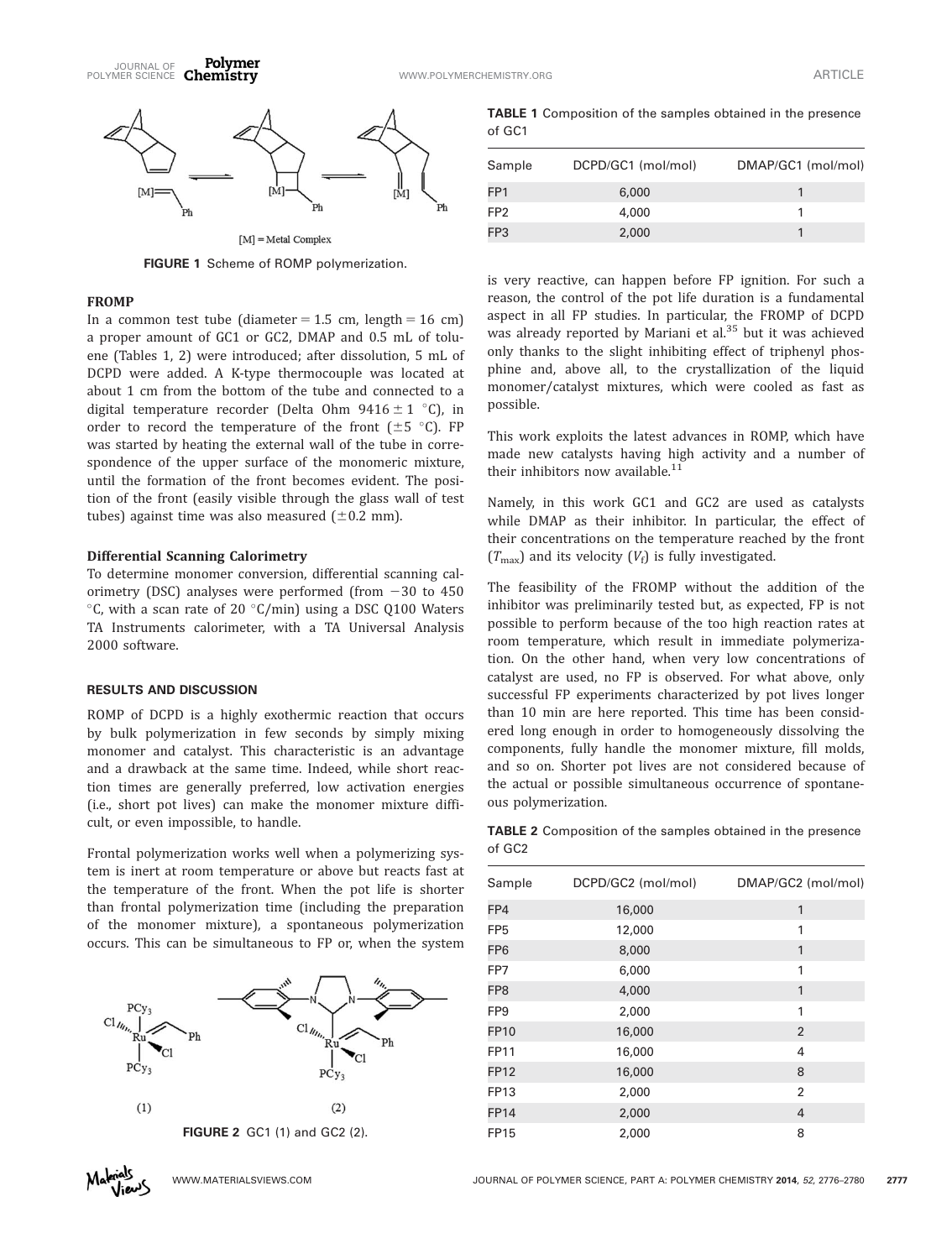

FIGURE 3 Sample synthesized by FROMP. [Color figure can be viewed in the online issue, which is available at [wileyonlineli](http://wileyonlinelibrary.com)[brary.com.](http://wileyonlinelibrary.com)]

It should be evidenced that, despite the high temperatures reached, all FP experiments give rise to clear, bubble-free samples (Fig. 3).

All successful FP experiments are characterized by constant  $V_f$ 's, as evidenced also by the straight lines displayed in Figure 4, in which the position of the front as a function of time is reported for all samples.

It should be noted that the incidental undesirable simultaneous occurrence of spontaneous polymerization should result in front velocities that are not constant and, consequently,



FIGURE 4 Front position as a function of time for the samples prepared using: a) GC1; b) GC2.



FIGURE 5 Thermal profiles of samples FP1 and FP7.

the positions of the fronts as a function of time should be represented by curvilinear trends.

Moreover, a confirmation that no spontaneous polymerization occurs before FP ignition is given also by the horizontal part of the curves reported in Figure 5. This indicates that the temperature of the reaction mixtures is constant until the front approached the thermocouple junction. Indeed, if a spontaneous polymerization would occur, a temperature increase due to the exothermicity of the reaction should be recorded.

After some preliminary experiments, in which it was found that at least an equimolar amount of DMAP referred to the catalyst is necessary in order to have sufficiently long pot lives, the effect of the ratio between DCPD and GC1 or GC2 is initially studied by keeping the DMAP/GC molar ratio constant and equal to 1.0 mol/mol.

As can be seen in Figures 6 and 7, the minimum amount of GC1 that allows obtaining a pure FP (i.e., without the simultaneous occurrence of spontaneous polymerization) corresponds



FIGURE 6  $T_{\text{max}}$  as a function of the DCPD/GC molar ratio  $(DMAP/GC = 1 mol/mol)$ . The two interpolation lines cross the  $T_{\text{max}}$  axis almost at the same value (T = 203 °C), very close to the adiabatic temperature of 206  $^{\circ}$ C. $^{35}$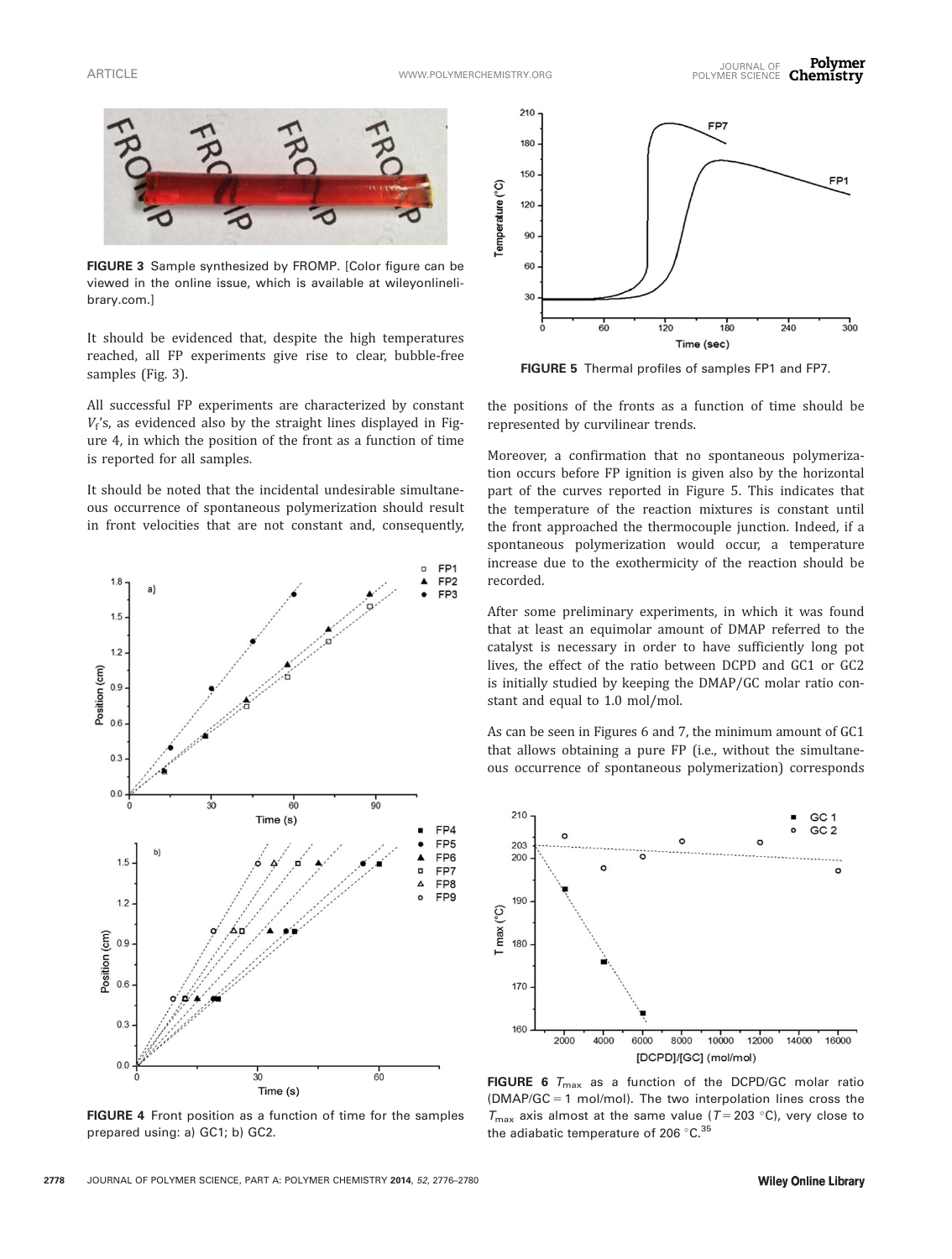

FIGURE 7  $V_f$  as a function of the DCPD/GC molar ratio (DMAP/  $GC = 1$  mol/mol).

to DCPD/GC1 = 6000 mol/mol. It is worthy to note that, when GC2 is used instead of GC1, such a ratio is much larger, that is 16,000 mol/mol, thus confirming the increased efficiency of this second catalyst.

The maximum temperatures reached by all fronts are reported in Figure 6. As can be seen, the effect of the type of catalyst is very marked. Indeed, while in the presence of GC1 relatively large temperature differences are found by varying its concentration (from 193 to 164  $\degree$ C as the DCPD/GC molar ratio ranges from 2000 to 6000 mol/mol, respectively), when GC2 is used no significant temperature differences are found, although the effective DCPD/GC molar ratio is much larger. Namely, in this second case  $T_{\text{max}}$  is always close to 206 °C. This is the adiabatic temperature of the system, $35$  as also confirmed by both the two straight interpolation lines, which cross the  $T_{\rm max}$  axis very close to that value, at ca. 203 °C.

This different behavior is also reflected by the  $V_f$  trends reported in Figure 7. Indeed, while in the presence of GC1  $V_f$ range from 1.0 to 1.7 cm/min as the DCPD/GC1 molar ratio is varied from 6000 to 2000 mol/mol, respectively, when GC2 is utilized front velocities raise from 7.5 to 15.0 cm/ min. It should be highlighted that this latter value is one of the highest reported so far in any FP experiments reported in literature.<sup>36</sup>

Besides, the much higher activity of GC2 as compared with GC1 is further confirmed together with the effectiveness of DMAP as inhibiting compound at low temperature. On the other hand, the high  $V_f$  values found in the presence of GC2 are in agreement with the corresponding temperatures reached by the fronts. Actually, it is well known that, generally, the higher  $T_{\text{max}}$ , the higher  $V_f$ . This can be explained as follows: when a front moves fast there is less time for the polymerization heat to dissipate and  $T_{\text{max}}$  values remain relatively high. In the present case, fronts resulting from DCPD polymerization in the presence of GC1 are relatively slow, which results in the big variation of  $T_{\text{max}}$ ; at variance, the use of GC2 result in fronts that are so fast that heat dissipa-

**TABLE 3**  $V_f$  and  $T_{max}$  of samples synthesized in the presence of GC2: effect of the amount of DMAP

| Sample      | DMAP/GC2<br>(mol/mol) | DCPD/GC2<br>(mol/mol) | Vғ<br>(cm/min) | $T_{\sf max}$<br>$(^\circ C)$ |
|-------------|-----------------------|-----------------------|----------------|-------------------------------|
| <b>FP12</b> | 1                     | 2,000                 | 15.0           | 205                           |
| FP16        | 2                     | 2,000                 | 11.8           | 205                           |
| <b>FP17</b> | 4                     | 2,000                 | 6.8            | 201                           |
| <b>FP18</b> | 8                     | 2,000                 | 4.0            | 199                           |
| FP7         | 1                     | 16,000                | 7.5            | 197                           |
| FP13        | $\mathfrak{p}$        | 16,000                | 5.6            | 199                           |
| <b>FP14</b> | 4                     | 16,000                | 3.4            | 196                           |
| <b>FP15</b> | 8                     | 16,000                | 2.2            | 197                           |

tion is almost completely avoided, thus accounting for the higher front temperatures, always close to the adiabatic value.

A second series of experiments is devoted to the study of the amount of inhibitor. As mentioned above, when the  $DMAP/GC$  molar ratio is  $\lt 1$  pot lives are always shorter than 10 min as evidenced by the temperature increase in their reaction mixtures that is recorded before ignition. On the other hand, when DMAP/GC1  $\geq$ 2 mol/mol the fronts are too inhibited to self-sustain. On this basis, the following study is carried out on the GC2 system only and, more specifically, for DMAP/GC2 ranging from 1 to 8 mol/mol.

Namely, the systems characterized by the highest and the lowest DCPD/GC2 molar ratios are considered (TABLE 3).

First of all, it is found that all systems exhibit a much increased pot life, which becomes as long as 20–30 min. The effect on the temperature reached by the front is not particularly relevant; actually, only a slight decrease of the  $T_{\text{max}}$  is observed as the content of inhibitor increases for the system in which the DCPD/GC2 is kept equal to 2. However, in all cases the temperature is close to the aforementioned adiabatic one. At variance, front velocities are largely affected by the amount of DMAP. Particularly, when DCPD/  $GC2 = 2000$  mol/mol,  $V_f$  ranges from 15.0 down to 4.0 cm/ min while, when  $DCPD/GC2 = 16,000 \text{ mol/mol}$ ,  $V_f$  decreases from 7.5 to 2.2 cm/min, thus allowing for a good control of the whole system, which may be of interest in practical applications.

#### **CONCLUSIONS**

The recent developments in ROMP research field were exploited in the present work in order to achieve a complete control of the FROMP of dicyclopentadiene also for practical applications in which easy protocols are requested. Actually, this latter was already reported several years ago by Mariani et al.<sup>35</sup> but its protocol was not easily applicable mostly due to the immediate reaction of DCPD when put in contact with the catalyst (GC1), even if in the presence of an inhibitor (triphenyl phosphine). The evolution of the first generation